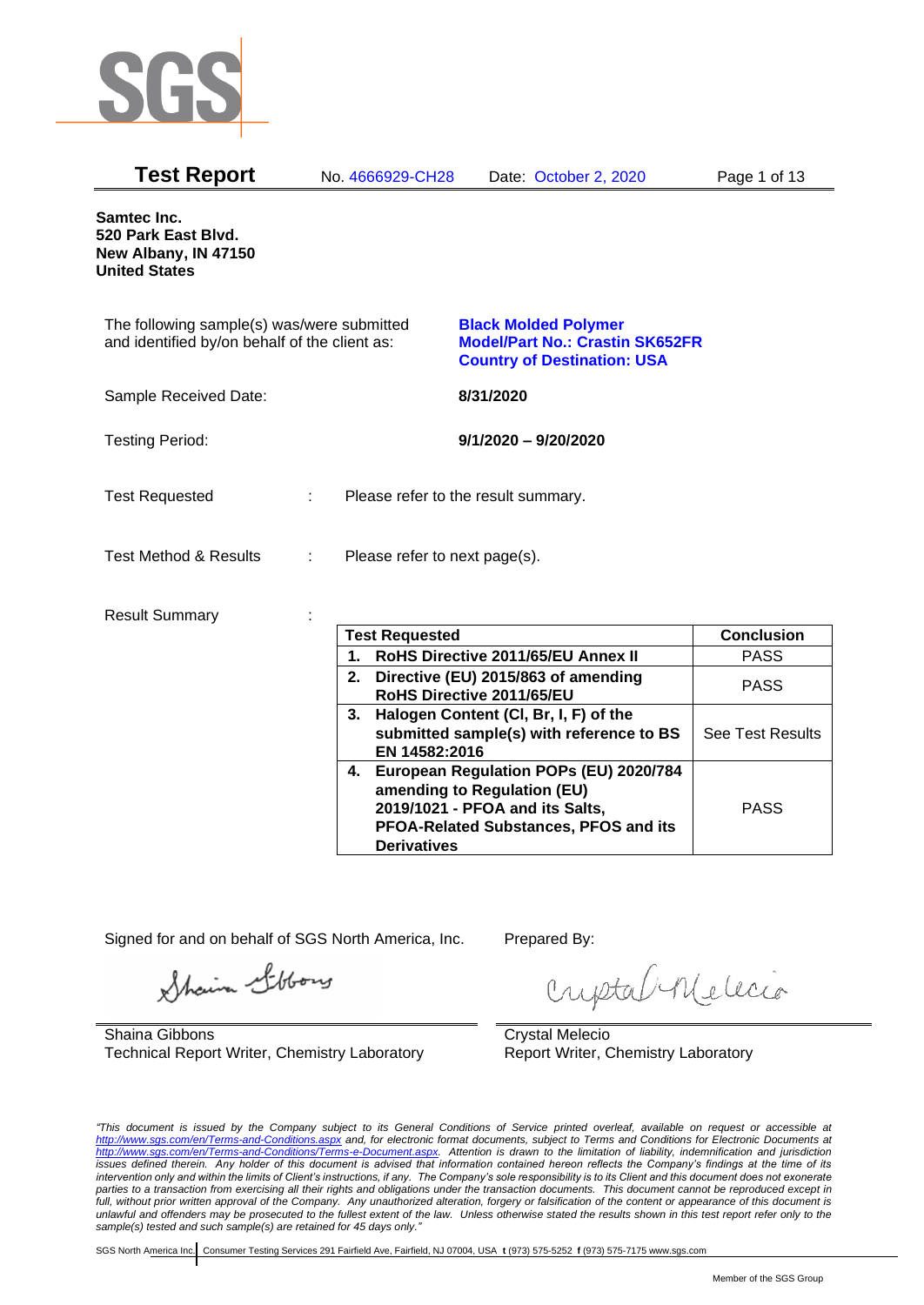

# **Test Report** No. 4666929-CH28 Date: October 2, 2020 Page 2 of 13

#### **1. RoHS Directive 2011/65/EU Annex II**

| Test Item(s):              | <b>Unit</b> | <b>Test Method</b>                                                                            | <b>Results</b>  | <b>MDL</b>     | Limit                    |
|----------------------------|-------------|-----------------------------------------------------------------------------------------------|-----------------|----------------|--------------------------|
|                            |             |                                                                                               | 1               |                |                          |
| Cadmium (Cd)               | mg/kg       | With reference to IEC 62321-<br>5:2013                                                        | <b>ND</b>       | 2              | 100                      |
| Lead (Pb)                  | mg/kg       | (Determination of Cd and Pb<br>by ICP-OES and /or ICP-MS)                                     | 7.16            | 2              | 1000                     |
| Mercury (Hg)               | mg/kg       | With reference to IEC 62321-<br>4:2013<br>(Determination of Hg by ICP-<br>OES and/ or ICP-MS) | <b>ND</b>       | 2              | 1000                     |
| Hexavalent Chromium (CrVI) | mg/kg       | With reference to IEC 62321-<br>7-2:2017 (Determination of<br>CrVI by UV-Vis)                 | ND <sup>*</sup> | 8              | 1000                     |
| <b>Sum of PBBs</b>         | mg/kg       |                                                                                               | <b>ND</b>       | $\blacksquare$ | 1000                     |
| Monobromobiphenyl          | mg/kg       |                                                                                               | <b>ND</b>       | 5              |                          |
| Dibromobiphenyl            | mg/kg       |                                                                                               | <b>ND</b>       | 5              |                          |
| Tribromobiphenyl           | mg/kg       |                                                                                               | <b>ND</b>       | 5              | $\blacksquare$           |
| Tetrabromobiphenyl         | mg/kg       |                                                                                               | <b>ND</b>       | $\overline{5}$ | L.                       |
| Pentabromobiphenyl         | mg/kg       |                                                                                               | <b>ND</b>       | $\overline{5}$ |                          |
| Hexabromobiphenyl          | mg/kg       |                                                                                               | <b>ND</b>       | 5              |                          |
| Heptabromobiphenyl         | mg/kg       |                                                                                               | <b>ND</b>       | 5              |                          |
| Octabromobiphenyl          | mg/kg       |                                                                                               | <b>ND</b>       | 5              | $\overline{\phantom{a}}$ |
| Nonabromobiphenyl          | mg/kg       | With reference to IEC 62321-                                                                  | <b>ND</b>       | 5              | $\overline{\phantom{a}}$ |
| Decabromobiphenyl          | mg/kg       | 6:2015                                                                                        | <b>ND</b>       | 5              | $\overline{a}$           |
| <b>Sum of PBDEs</b>        | mg/kg       | (Determination of PBB and                                                                     | <b>ND</b>       | $\blacksquare$ | 1000                     |
| Monobromodiphenyl ether    | mg/kg       | PBDE by GC-MS)                                                                                | <b>ND</b>       | 5              |                          |
| Dibromodiphenyl ether      | mg/kg       |                                                                                               | <b>ND</b>       | 5              | $\overline{a}$           |
| Tribromodiphenyl ether     | mg/kg       |                                                                                               | <b>ND</b>       | $\overline{5}$ | $\overline{\phantom{a}}$ |
| Tetrabromodiphenyl ether   | mg/kg       |                                                                                               | <b>ND</b>       | 5              | $\overline{\phantom{m}}$ |
| Pentabromodiphenyl ether   | mg/kg       |                                                                                               | <b>ND</b>       | 5              | $\overline{a}$           |
| Hexabromodiphenyl ether    | mg/kg       |                                                                                               | <b>ND</b>       | 5              |                          |
| Heptabromodiphenyl ether   | mg/kg       |                                                                                               | <b>ND</b>       | 5              |                          |
| Octabromodiphenyl ether    | mg/kg       |                                                                                               | <b>ND</b>       | 5              |                          |
| Nonabromodiphenyl ether    | mg/kg       |                                                                                               | <b>ND</b>       | 5              | ÷,                       |
| Decabromodiphenyl ether    | mg/kg       |                                                                                               | <b>ND</b>       | 5              |                          |
| <b>Conclusion</b>          | $\sqrt{2}$  |                                                                                               | <b>PASS</b>     | $\sqrt{2}$     | $\prime$                 |

Sample Description:

1. Black Molded Polymer

*<sup>&</sup>quot;This document is issued by the Company subject to its General Conditions of Service printed overleaf, available on request or accessible at <http://www.sgs.com/en/Terms-and-Conditions.aspx> and, for electronic format documents, subject to Terms and Conditions for Electronic Documents at [http://www.sgs.com/en/Terms-and-Conditions/Terms-e-Document.aspx.](http://www.sgs.com/en/Terms-and-Conditions/Terms-e-Document.aspx) Attention is drawn to the limitation of liability, indemnification and jurisdiction issues defined therein. Any holder of this document is advised that information contained hereon reflects the Company's findings at the time of its intervention only and within the limits of Client's instructions, if any. The Company's sole responsibility is to its Client and this document does not exonerate parties to a transaction from exercising all their rights and obligations under the transaction documents. This document cannot be reproduced except in full, without prior written approval of the Company. Any unauthorized alteration, forgery or falsification of the content or appearance of this document is unlawful and offenders may be prosecuted to the fullest extent of the law. Unless otherwise stated the results shown in this test report refer only to the sample(s) tested and such sample(s) are retained for 45 days only."*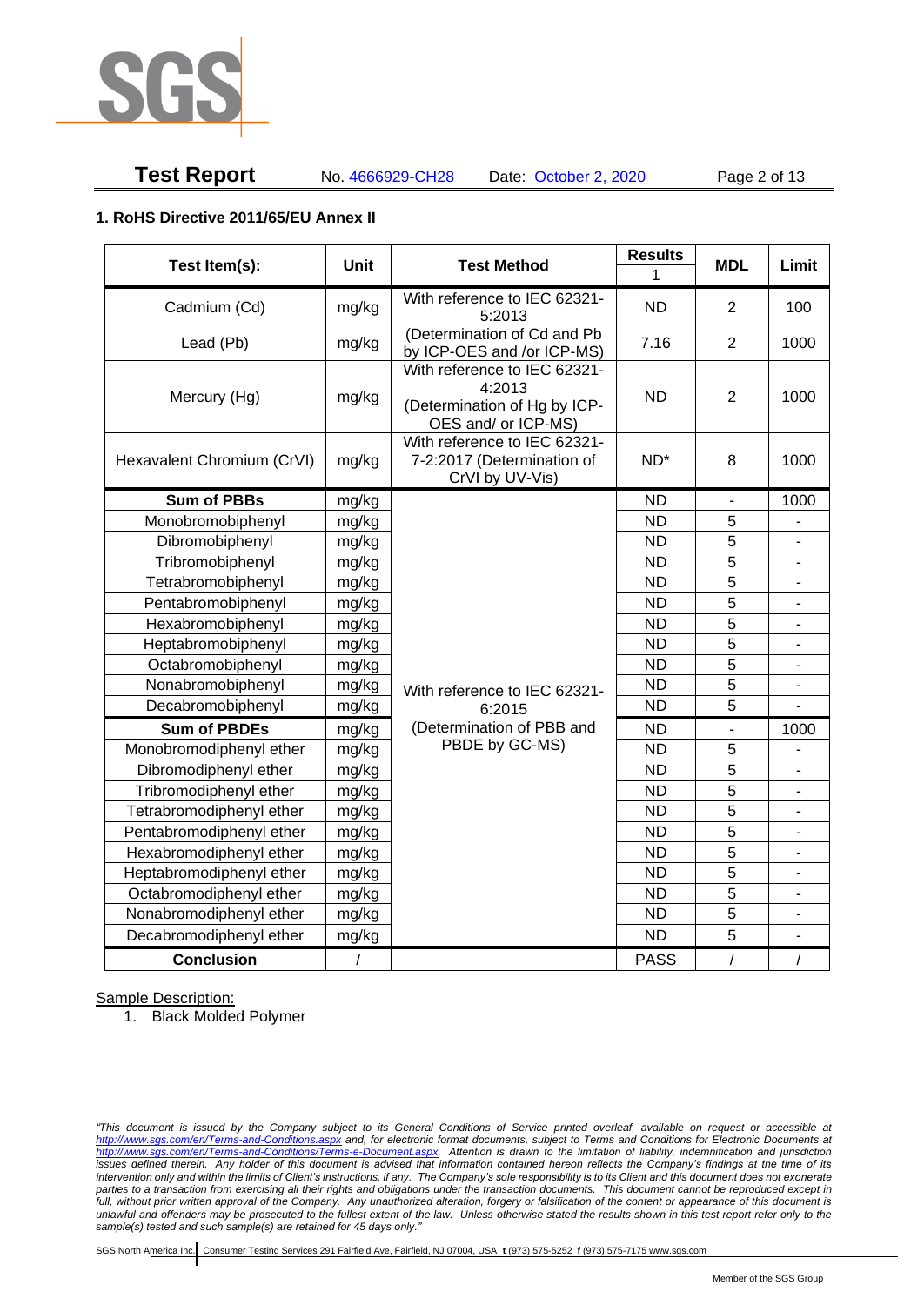

**Test Report** No. 4666929-CH28 Date: October 2, 2020 Page 3 of 13

Note :

- (a)  $mg/kg = ppm$ ;  $0.1wt% = 1000ppm$
- (b) ND= not detected
- (c) MDL = Method Detection Limit
- $(d) -$  = not regulated
- (e) \* = Total Chromium analysis by ICP-MS and/or ICP-OES was not detected in submitted sample. Therefore, Hexavalent Chromium determination using UV-Visible Spectroscopy was not performed.
- (f) IEC 62321 series is equivalent to EN 62321 series [http://www.cenelec.eu/dyn/www/f?p=104:30:1742232870351101::::FSP\\_ORG\\_ID,FSP\\_LANG\\_ID:](http://www.cenelec.eu/dyn/www/f?p=104:30:1742232870351101::::FSP_ORG_ID,FSP_LANG_ID:1258637,25) [1258637,25](http://www.cenelec.eu/dyn/www/f?p=104:30:1742232870351101::::FSP_ORG_ID,FSP_LANG_ID:1258637,25)

*"This document is issued by the Company subject to its General Conditions of Service printed overleaf, available on request or accessible at <http://www.sgs.com/en/Terms-and-Conditions.aspx> and, for electronic format documents, subject to Terms and Conditions for Electronic Documents at [http://www.sgs.com/en/Terms-and-Conditions/Terms-e-Document.aspx.](http://www.sgs.com/en/Terms-and-Conditions/Terms-e-Document.aspx) Attention is drawn to the limitation of liability, indemnification and jurisdiction issues defined therein. Any holder of this document is advised that information contained hereon reflects the Company's findings at the time of its intervention only and within the limits of Client's instructions, if any. The Company's sole responsibility is to its Client and this document does not exonerate parties to a transaction from exercising all their rights and obligations under the transaction documents. This document cannot be reproduced except in full, without prior written approval of the Company. Any unauthorized alteration, forgery or falsification of the content or appearance of this document is unlawful and offenders may be prosecuted to the fullest extent of the law. Unless otherwise stated the results shown in this test report refer only to the sample(s) tested and such sample(s) are retained for 45 days only."*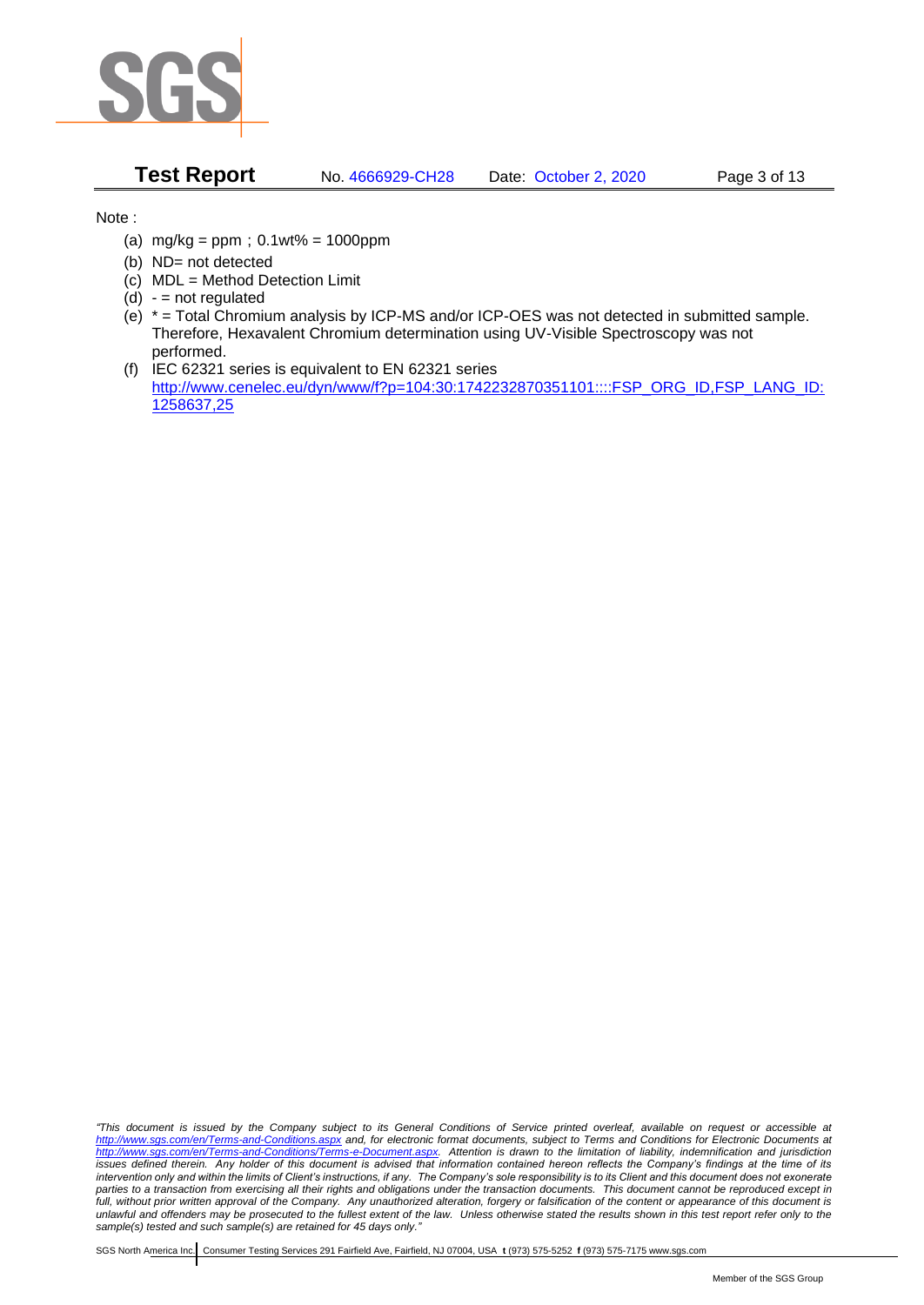

# **Test Report** No. 4666929-CH28 Date: October 2, 2020 Page 4 of 13

### **2. Directive (EU) 2015/863 of amending RoHS Directive 2011/65/EU**

|                                        |       | <b>Test Method</b>           | <b>Results</b> | <b>MDL</b> | Limit |
|----------------------------------------|-------|------------------------------|----------------|------------|-------|
| Test Item(s):                          | Unit  |                              |                |            |       |
| Bis (2-ethylhexyl) Phthalate<br>(DEHP) | mg/kg | IEC 62321-8:2017             | ND.            | 50         | 1000  |
| Butyl Benzyl Phthalate (BBP)           | mg/kg | (Determination of DEHP, BBP, | ND.            | 50         | 1000  |
| Dibutyl Phthalate (DBP)                | mg/kg | DBP and DIBP by GC-MS)       | ND.            | 50         | 1000  |
| Diisobutyl Phthalate (DIBP)            | mg/kg |                              | ND.            | 50         | 1000  |
| <b>Conclusion</b>                      |       |                              | <b>PASS</b>    |            |       |

#### Sample Description:

1. Black Molded Polymer

Note :

- (a)  $mg/kg = ppm$ ;  $0.1wt% = 1000ppm$
- (b) ND= not detected
- (c) MDL = Method Detection Limit
- $(d) -$  = not regulated
- (e) IEC 62321 series is equivalent to EN 62321 series [http://www.cenelec.eu/dyn/www/f?p=104:30:1742232870351101::::FSP\\_ORG\\_ID,FSP\\_LANG\\_ID:](http://www.cenelec.eu/dyn/www/f?p=104:30:1742232870351101::::FSP_ORG_ID,FSP_LANG_ID:1258637,25) [1258637,25](http://www.cenelec.eu/dyn/www/f?p=104:30:1742232870351101::::FSP_ORG_ID,FSP_LANG_ID:1258637,25)

*"This document is issued by the Company subject to its General Conditions of Service printed overleaf, available on request or accessible at <http://www.sgs.com/en/Terms-and-Conditions.aspx> and, for electronic format documents, subject to Terms and Conditions for Electronic Documents at [http://www.sgs.com/en/Terms-and-Conditions/Terms-e-Document.aspx.](http://www.sgs.com/en/Terms-and-Conditions/Terms-e-Document.aspx) Attention is drawn to the limitation of liability, indemnification and jurisdiction issues defined therein. Any holder of this document is advised that information contained hereon reflects the Company's findings at the time of its intervention only and within the limits of Client's instructions, if any. The Company's sole responsibility is to its Client and this document does not exonerate parties to a transaction from exercising all their rights and obligations under the transaction documents. This document cannot be reproduced except in full, without prior written approval of the Company. Any unauthorized alteration, forgery or falsification of the content or appearance of this document is unlawful and offenders may be prosecuted to the fullest extent of the law. Unless otherwise stated the results shown in this test report refer only to the sample(s) tested and such sample(s) are retained for 45 days only."*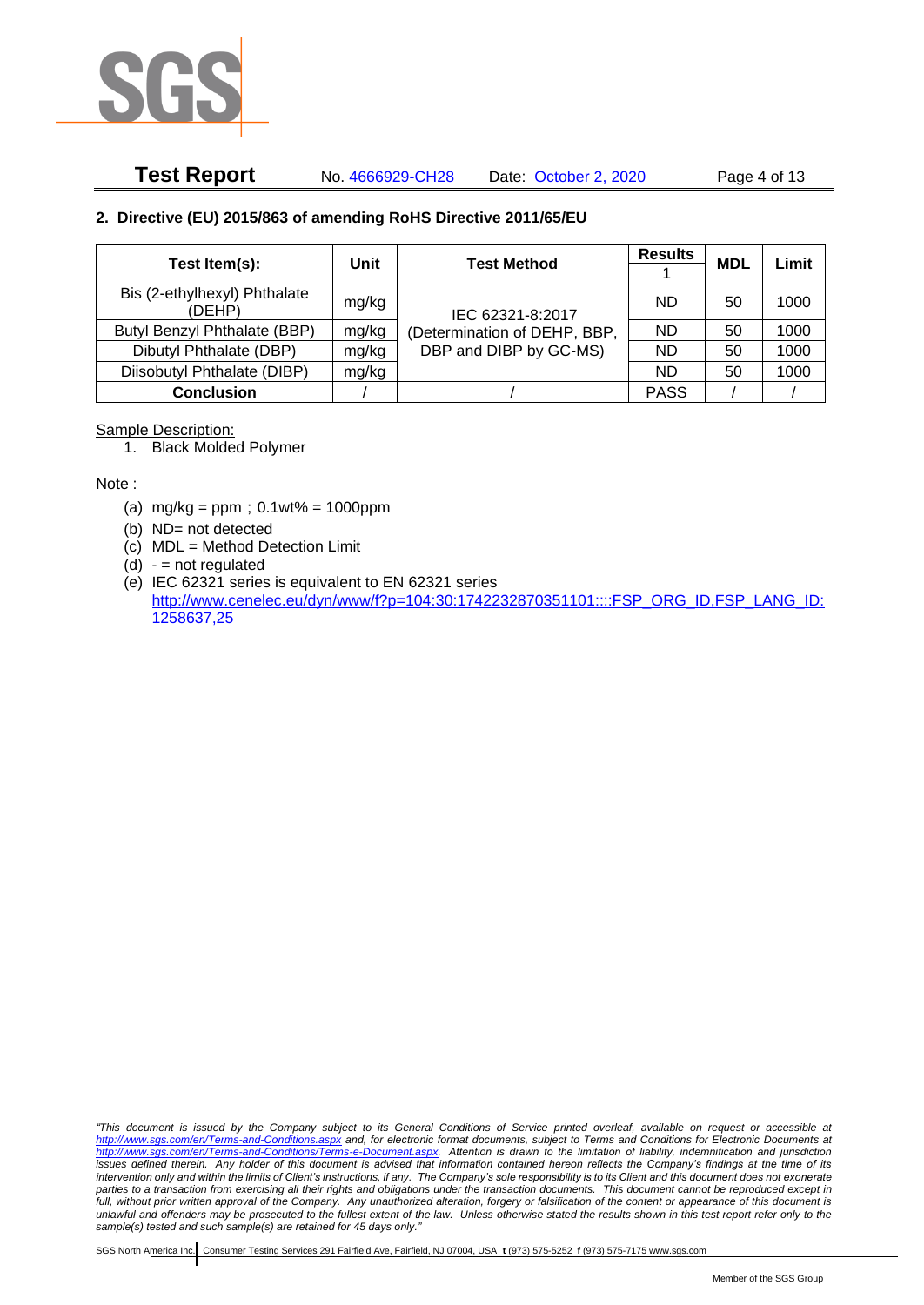

# **Test Report** No. 4666929-CH28 Date: October 2, 2020 Page 5 of 13

### **3. Halogen Content (Cl, Br, I, F) of the submitted sample(s) with reference to BS EN 14582:2016**

With reference to **BS EN 14582:2016** "Characterization of waste – Halogen and sulfur content – Oxygen Combustion in closed systems and determination methods". Analysis was performed by Ion Chromatography.

| <b>Test Items</b>                                  | Unit  | <b>Method</b><br><b>Detection</b><br>Limit |       |
|----------------------------------------------------|-------|--------------------------------------------|-------|
| Halogen - Chlorine (CI)<br>CAS # 007782-50-5       | mg/kg | 50                                         | ND    |
| Halogen - <b>Bromine</b> (Br)<br>CAS # 007726-95-6 | mg/kg | 50                                         | 33500 |
| Halogen – Fluorine $(F)$<br>CAS # 007782-41-4      | mg/kg | 50                                         | 11800 |
| Halogen - <b>lodine</b> (I)<br>CAS # 007553-56-2   | mg/kg | 50                                         | 50.5  |

Sample Description:

- 1. Black Molded Polymer
- Note: 1. mg/kg = milligram per kilogram
	- 2.  $mg/kg = ppm$
	- 3.  $1\% = 10000$  mg/kg (ppm)
	- 4. ND = Not Detected

*"This document is issued by the Company subject to its General Conditions of Service printed overleaf, available on request or accessible at <http://www.sgs.com/en/Terms-and-Conditions.aspx> and, for electronic format documents, subject to Terms and Conditions for Electronic Documents at [http://www.sgs.com/en/Terms-and-Conditions/Terms-e-Document.aspx.](http://www.sgs.com/en/Terms-and-Conditions/Terms-e-Document.aspx) Attention is drawn to the limitation of liability, indemnification and jurisdiction issues defined therein. Any holder of this document is advised that information contained hereon reflects the Company's findings at the time of its intervention only and within the limits of Client's instructions, if any. The Company's sole responsibility is to its Client and this document does not exonerate parties to a transaction from exercising all their rights and obligations under the transaction documents. This document cannot be reproduced except in full, without prior written approval of the Company. Any unauthorized alteration, forgery or falsification of the content or appearance of this document is unlawful and offenders may be prosecuted to the fullest extent of the law. Unless otherwise stated the results shown in this test report refer only to the sample(s) tested and such sample(s) are retained for 45 days only."*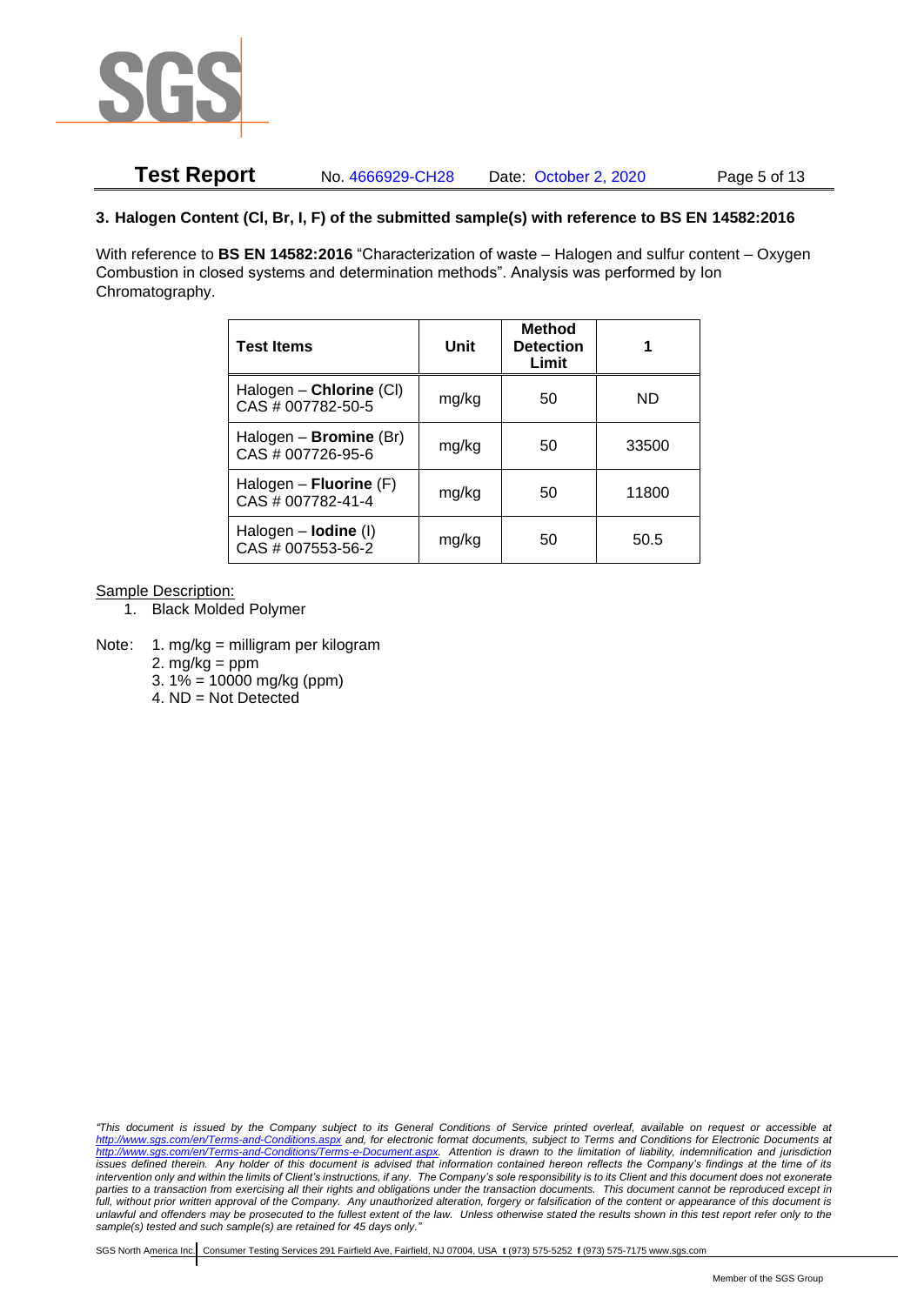

# **Test Report** No. 4666929-CH28 Date: October 2, 2020 Page 6 of 13

#### **4. European Regulation POPs (EU) 2020/784 amending to Regulation (EU) 2019/1021 - PFOA and its Salts, PFOA-Related Substances , PFOS and its Derivatives**

#### **Testing was done at an SGS Affiliate Laboratory:**

Test Method : With reference to CEN/TS15968:2010, analysis was performed by LC-MS or LC-MS/MS and GC-MS. (Decision Rule: please refer to appendix 1: Category 1)

| Test Item(s)                  | CAS_NO     | Limit | Unit  | <b>MDL</b> | 023       |
|-------------------------------|------------|-------|-------|------------|-----------|
| Perfluorooctanoic acid (PFOA) |            | 0.025 | mg/kg | 0.010      | <b>ND</b> |
| and its salts+                |            |       |       |            |           |
| PFOA-related substances       |            | 1     | mg/kg |            | ND        |
| 1H, 1H, 2H, 2H-Perfluoro-1-   | 39108-34-4 |       | mg/kg | 1          | ND        |
| decanol (8:2 FTS)             |            |       |       |            |           |
| Methyl perfluorooctanoate     | 376-27-2   |       | mg/kg | 1          | <b>ND</b> |
| (Me-PFOA)                     |            |       |       |            |           |
| Ethyl perfluorooctanoate      | 3108-24-5  |       | mg/kg | 1          | <b>ND</b> |
| (Et-PFOA)                     |            |       |       |            |           |
| 1H, 1H, 2H, 2H-Perfluoro-1-   | 678-39-7   |       | mg/kg | 1          | ND        |
| decanol (8:2 FTOH)            |            |       |       |            |           |
| 1H, 1H, 2H, 2H-Perfluorodecyl | 27905-45-9 |       | mg/kg | 1          | <b>ND</b> |
| acrylate (8:2 FTA)            |            |       |       |            |           |
| 1H, 1H, 2H, 2H-Perfluorodecyl | 1996-88-9  |       | mg/kg | 1          | <b>ND</b> |
| methacrylate (8:2 FTMA)       |            |       |       |            |           |
| Perfluoro-1-iodooctane (PFOI) | 507-63-1   |       | mg/kg | 1          | <b>ND</b> |
| Perfluorooctane sulfonates    |            | 1,000 | mg/kg |            | ND        |
| (PFOS) and its derivatives    |            |       |       |            |           |
| Perfluorooctane sulfonates    | 1763-23-1  |       | mg/kg | 1          | <b>ND</b> |
| (PFOS)^                       |            |       |       |            |           |
| N-ethylperfluoro-1-           | 4151-50-2  |       | mg/kg | 1          | <b>ND</b> |
| octanesulfonamide (EtFOSA)    |            |       |       |            |           |

*<sup>&</sup>quot;This document is issued by the Company subject to its General Conditions of Service printed overleaf, available on request or accessible at <http://www.sgs.com/en/Terms-and-Conditions.aspx> and, for electronic format documents, subject to Terms and Conditions for Electronic Documents at [http://www.sgs.com/en/Terms-and-Conditions/Terms-e-Document.aspx.](http://www.sgs.com/en/Terms-and-Conditions/Terms-e-Document.aspx) Attention is drawn to the limitation of liability, indemnification and jurisdiction issues defined therein. Any holder of this document is advised that information contained hereon reflects the Company's findings at the time of its intervention only and within the limits of Client's instructions, if any. The Company's sole responsibility is to its Client and this document does not exonerate parties to a transaction from exercising all their rights and obligations under the transaction documents. This document cannot be reproduced except in full, without prior written approval of the Company. Any unauthorized alteration, forgery or falsification of the content or appearance of this document is unlawful and offenders may be prosecuted to the fullest extent of the law. Unless otherwise stated the results shown in this test report refer only to the sample(s) tested and such sample(s) are retained for 45 days only."*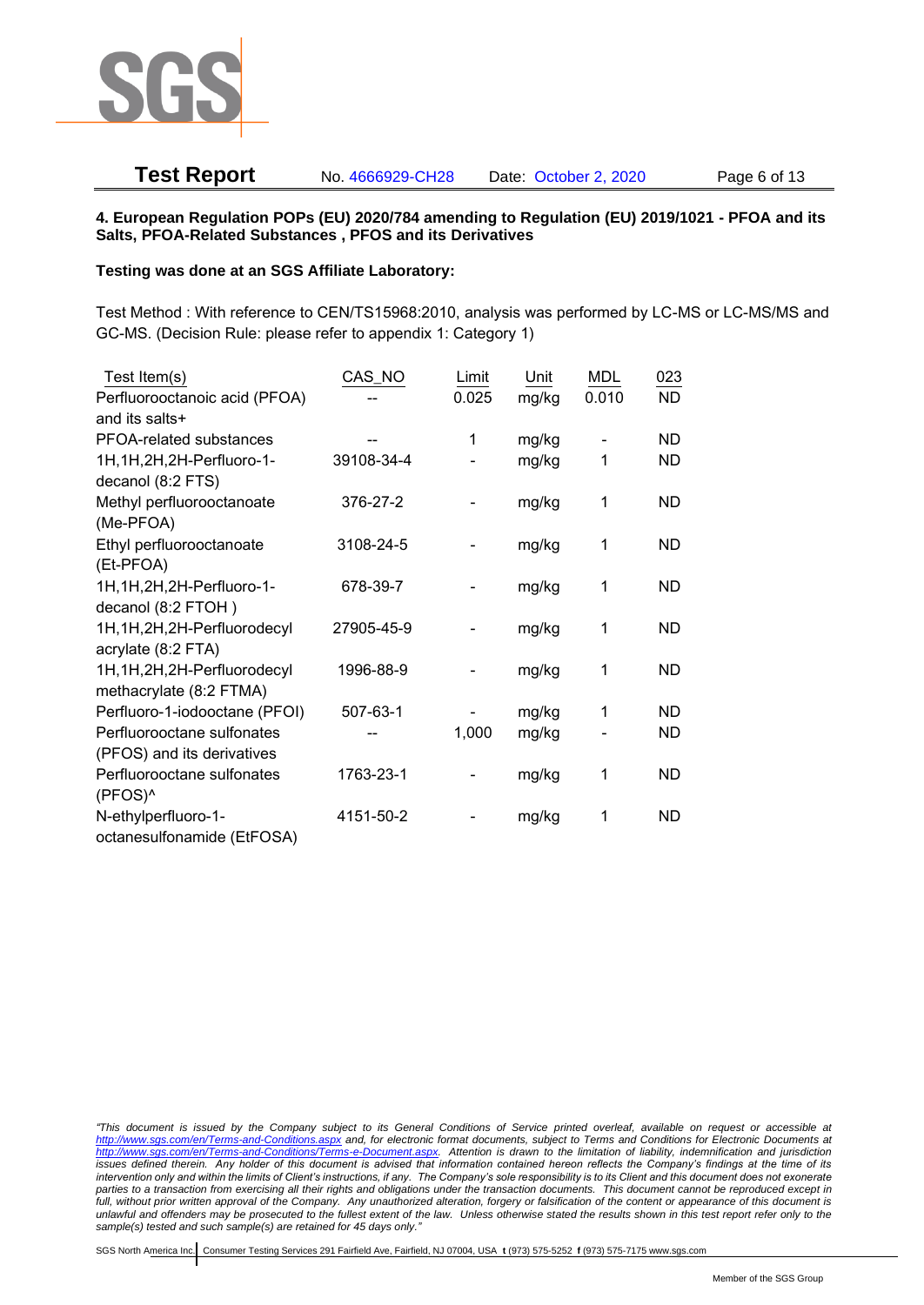

| <b>Test Report</b>            | No. 4666929-CH28 |                          | Date: October 2, 2020 |     |             | Page 7 of 13 |
|-------------------------------|------------------|--------------------------|-----------------------|-----|-------------|--------------|
|                               |                  |                          |                       |     |             |              |
| Test Item(s)                  | CAS_NO           | Limit                    | Unit                  | MDL | 023         |              |
| N-methylperfluoro-1-          | 31506-32-8       |                          | mg/kg                 | 1   | <b>ND</b>   |              |
| octanesulfonamide (MeFOSA)    |                  |                          |                       |     |             |              |
| 2-(N-ethylperfluoro-1-        | 1691-99-2        | $\overline{\phantom{a}}$ | mg/kg                 | 1   | ND.         |              |
| octanesulfonamido)-ethanol    |                  |                          |                       |     |             |              |
| (EtFOSE)                      |                  |                          |                       |     |             |              |
| 2-(N-methylperfluoro-         | 24448-09-7       | $\overline{\phantom{a}}$ | mg/kg                 | 1   | ND.         |              |
| 1-octanesulfonamido) -ethanol |                  |                          |                       |     |             |              |
| (MeFOSE)                      |                  |                          |                       |     |             |              |
| Perfluorooctane sulfonamide   | 754-91-6         | -                        | mg/kg                 | 1   | ND.         |              |
| (PFOSA)                       |                  |                          |                       |     |             |              |
| Conclusion                    |                  |                          |                       |     | <b>PASS</b> |              |

Test Part Description :

| <b>SGS Sample ID</b><br>Specimen |                                | <b>Description</b> |  |  |
|----------------------------------|--------------------------------|--------------------|--|--|
| No.                              |                                |                    |  |  |
| 1                                | HKT20-032872.023 Black plastic |                    |  |  |

Remarks :

 $(1)$  1 mg/kg = 1 ppm = 0.0001%

(2) MDL = Method Detection Limit

(3) ND = Not Detected ( < MDL )

(4) "-" = Not Regulated

### Notes :

(1) + PFOA refer to its salts including PFOA-Na (CAS No.: 335-95-5), PFOA-K (CAS No.: 2395-00-8), PFOA-Ag (CAS No.: 335-93-3), PFOA-F (CAS No.: 335-66-0) and APFO (CAS No.: 3825-26-1);

(2) ^ PFOS refer to its derivatives including PFOS-K (CAS No.: 2795-39-3), PFOS-Li (CAS No.: 29457-72-5), PFOS-NH4 (CAS No.: 29081-56-9), PFOS-NH(OH)2 (CAS No.: 70225-14-8), PFOS-N(C2H5)4 (CAS No.: 56773-42-3), PFOS-DDA(CAS No.:251099-16-8) and POSF (CAS No.: 307-35-7)

*"This document is issued by the Company subject to its General Conditions of Service printed overleaf, available on request or accessible at <http://www.sgs.com/en/Terms-and-Conditions.aspx> and, for electronic format documents, subject to Terms and Conditions for Electronic Documents at [http://www.sgs.com/en/Terms-and-Conditions/Terms-e-Document.aspx.](http://www.sgs.com/en/Terms-and-Conditions/Terms-e-Document.aspx) Attention is drawn to the limitation of liability, indemnification and jurisdiction issues defined therein. Any holder of this document is advised that information contained hereon reflects the Company's findings at the time of its intervention only and within the limits of Client's instructions, if any. The Company's sole responsibility is to its Client and this document does not exonerate parties to a transaction from exercising all their rights and obligations under the transaction documents. This document cannot be reproduced except in full, without prior written approval of the Company. Any unauthorized alteration, forgery or falsification of the content or appearance of this document is unlawful and offenders may be prosecuted to the fullest extent of the law. Unless otherwise stated the results shown in this test report refer only to the sample(s) tested and such sample(s) are retained for 45 days only."*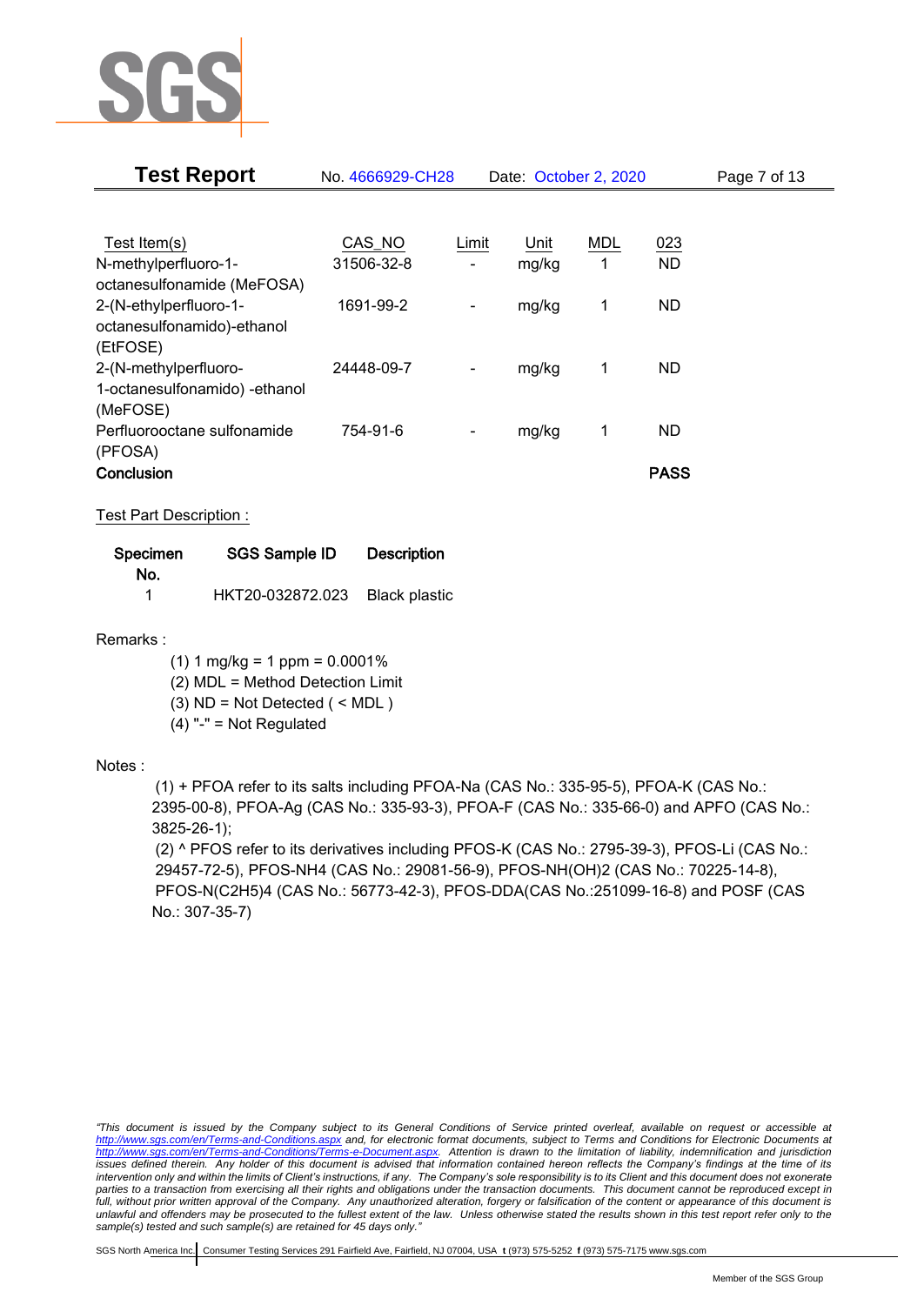

**Test Report** No. 4666929-CH28 Date: October 2, 2020 Page 8 of 13

# **Appendix 1**

| Category       | Decision Rule Statement                                                                                                                                                                                                                                                                                                                                                                                                                                                                                                                                                                                                                                                                                                                                                                                                                                                                                                                                                                                                                                                                                                                                                                                                                                                                                                                                                                                                                    |  |  |  |  |
|----------------|--------------------------------------------------------------------------------------------------------------------------------------------------------------------------------------------------------------------------------------------------------------------------------------------------------------------------------------------------------------------------------------------------------------------------------------------------------------------------------------------------------------------------------------------------------------------------------------------------------------------------------------------------------------------------------------------------------------------------------------------------------------------------------------------------------------------------------------------------------------------------------------------------------------------------------------------------------------------------------------------------------------------------------------------------------------------------------------------------------------------------------------------------------------------------------------------------------------------------------------------------------------------------------------------------------------------------------------------------------------------------------------------------------------------------------------------|--|--|--|--|
| 1.             | The decision rule for conformity reporting is based on the non-binary statement with guard band (is<br>equal to the expanded measurement uncertainty with a 95% coverage probability, w = U95) in<br>ILAC-G8:09/2019 Clause 4.2.3.<br>"Pass - the measured value is within (or below / above) the acceptance limit, where the<br>А.<br>acceptance limit is below / above to the quard band," or "Pass - The measured values were<br>observed in tolerance at the points tested. The specific false accept risk is up to 2.5%.".<br>В.<br>"Conditional Pass - The measured values were observed in tolerance at the points tested.<br>However, a portion of the expanded measurement uncertainty intervals about one or more<br>measured values exceeded / out of tolerance. When the measured result is close to the<br>tolerance, the specific false accept risk is up to 50%.".<br>C.<br>"Conditional Fail - One or more measured values were observed out of tolerance at the<br>points tested. However, a portion of the expanded measurement uncertainty intervals about<br>one or more measured values were in tolerance. When the measured result is close to the<br>tolerance, the specific false reject risk is up to 50%.".<br>"Fail - the measured value is out of (or below / above) the tolerance limit added / subtracted<br>D.<br>to the quard band," or "Fail - One or more measured values were observed out of tolerance |  |  |  |  |
| $\overline{2}$ | at the points tested". The specific false reject risk is up to 2.5%.<br>The decision rule for conformity reporting is based on BS EN 1811:2011+A1:2015: Reference test<br>method for release of nickel from all post assemblies which are inserted into pierced parts of the<br>human body and articles intended to come into direct and prolonged contact with the skin in<br>Section 9.2 interpretation of results.                                                                                                                                                                                                                                                                                                                                                                                                                                                                                                                                                                                                                                                                                                                                                                                                                                                                                                                                                                                                                      |  |  |  |  |
| $\overline{3}$ | The decision rule for conformity reporting is based on the general consideration of simple<br>acceptance as stated in ISO/IEC Guide 98-3: "Uncertainty of measurement - Part 3: Guide to the<br>expression of uncertainty in measurement (GUM 1995)", and more specifically for analytical<br>measurements to the EURACHEM/CITAC Guide 2012 "Quantifying Uncertainty in Analytical<br>Measurement *                                                                                                                                                                                                                                                                                                                                                                                                                                                                                                                                                                                                                                                                                                                                                                                                                                                                                                                                                                                                                                        |  |  |  |  |
| 4              | The decision rule for conformity reporting is according to the IEC 62321-7-1 Edition 1.0 2015-09<br>Section 7: Table 1-(comparison to standard and interpretation of result)                                                                                                                                                                                                                                                                                                                                                                                                                                                                                                                                                                                                                                                                                                                                                                                                                                                                                                                                                                                                                                                                                                                                                                                                                                                               |  |  |  |  |
| 5              | The decision rule for conformity reporting is according to the IEC 62321-3-1 Edition 1.0 2013-06<br>Annex A.3 interpretation of result.                                                                                                                                                                                                                                                                                                                                                                                                                                                                                                                                                                                                                                                                                                                                                                                                                                                                                                                                                                                                                                                                                                                                                                                                                                                                                                    |  |  |  |  |
| 6              | The decision rule for conformity reporting is according to the GB/T 26125-2011 Annex A to H                                                                                                                                                                                                                                                                                                                                                                                                                                                                                                                                                                                                                                                                                                                                                                                                                                                                                                                                                                                                                                                                                                                                                                                                                                                                                                                                                |  |  |  |  |
| 7              | The decision rule for conformity reporting is according to the requested specification or standard<br>(ASTM F963-17 section 4.3.5)                                                                                                                                                                                                                                                                                                                                                                                                                                                                                                                                                                                                                                                                                                                                                                                                                                                                                                                                                                                                                                                                                                                                                                                                                                                                                                         |  |  |  |  |
| 8              | The decision rule for conformity reporting is according to the requested specification or standard<br>(AS/NZS ISO 8124 Part 3 section 4.2)                                                                                                                                                                                                                                                                                                                                                                                                                                                                                                                                                                                                                                                                                                                                                                                                                                                                                                                                                                                                                                                                                                                                                                                                                                                                                                 |  |  |  |  |
| Remark         | If the decision rule is not feasible to be used and the uncertainty of the result is able to be provided,<br>the uncertainty range of the result will be shown in the report. Otherwise, only result will be shown<br>in the report.                                                                                                                                                                                                                                                                                                                                                                                                                                                                                                                                                                                                                                                                                                                                                                                                                                                                                                                                                                                                                                                                                                                                                                                                       |  |  |  |  |

*<sup>&</sup>quot;This document is issued by the Company subject to its General Conditions of Service printed overleaf, available on request or accessible at <http://www.sgs.com/en/Terms-and-Conditions.aspx> and, for electronic format documents, subject to Terms and Conditions for Electronic Documents at [http://www.sgs.com/en/Terms-and-Conditions/Terms-e-Document.aspx.](http://www.sgs.com/en/Terms-and-Conditions/Terms-e-Document.aspx) Attention is drawn to the limitation of liability, indemnification and jurisdiction issues defined therein. Any holder of this document is advised that information contained hereon reflects the Company's findings at the time of its intervention only and within the limits of Client's instructions, if any. The Company's sole responsibility is to its Client and this document does not exonerate parties to a transaction from exercising all their rights and obligations under the transaction documents. This document cannot be reproduced except in full, without prior written approval of the Company. Any unauthorized alteration, forgery or falsification of the content or appearance of this document is unlawful and offenders may be prosecuted to the fullest extent of the law. Unless otherwise stated the results shown in this test report refer only to the sample(s) tested and such sample(s) are retained for 45 days only."*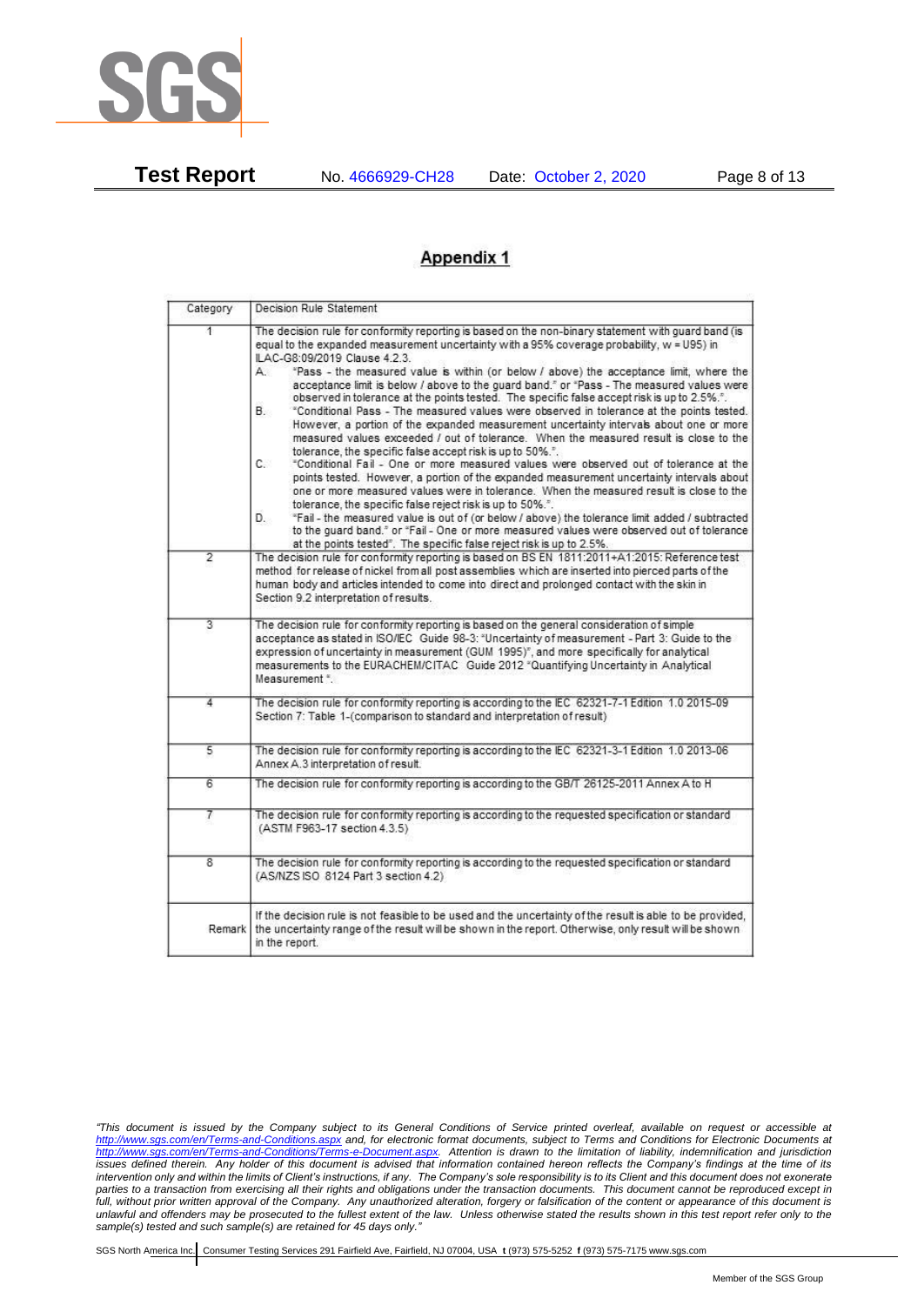

## **Test Report** No. 4666929-CH28 Date: October 2, 2020 Page 9 of 13

**Flowchart for ROHS Testing:**



- Note : 1. The Cd, Pb, Hg contents test on polymeric samples were dissolved totally by preconditioning method according to above flow chart.
	- 2.  $Cr^{6+}$  is performed only when total Cr is detected

*<sup>&</sup>quot;This document is issued by the Company subject to its General Conditions of Service printed overleaf, available on request or accessible at <http://www.sgs.com/en/Terms-and-Conditions.aspx> and, for electronic format documents, subject to Terms and Conditions for Electronic Documents at [http://www.sgs.com/en/Terms-and-Conditions/Terms-e-Document.aspx.](http://www.sgs.com/en/Terms-and-Conditions/Terms-e-Document.aspx) Attention is drawn to the limitation of liability, indemnification and jurisdiction issues defined therein. Any holder of this document is advised that information contained hereon reflects the Company's findings at the time of its intervention only and within the limits of Client's instructions, if any. The Company's sole responsibility is to its Client and this document does not exonerate parties to a transaction from exercising all their rights and obligations under the transaction documents. This document cannot be reproduced except in full, without prior written approval of the Company. Any unauthorized alteration, forgery or falsification of the content or appearance of this document is unlawful and offenders may be prosecuted to the fullest extent of the law. Unless otherwise stated the results shown in this test report refer only to the sample(s) tested and such sample(s) are retained for 45 days only."*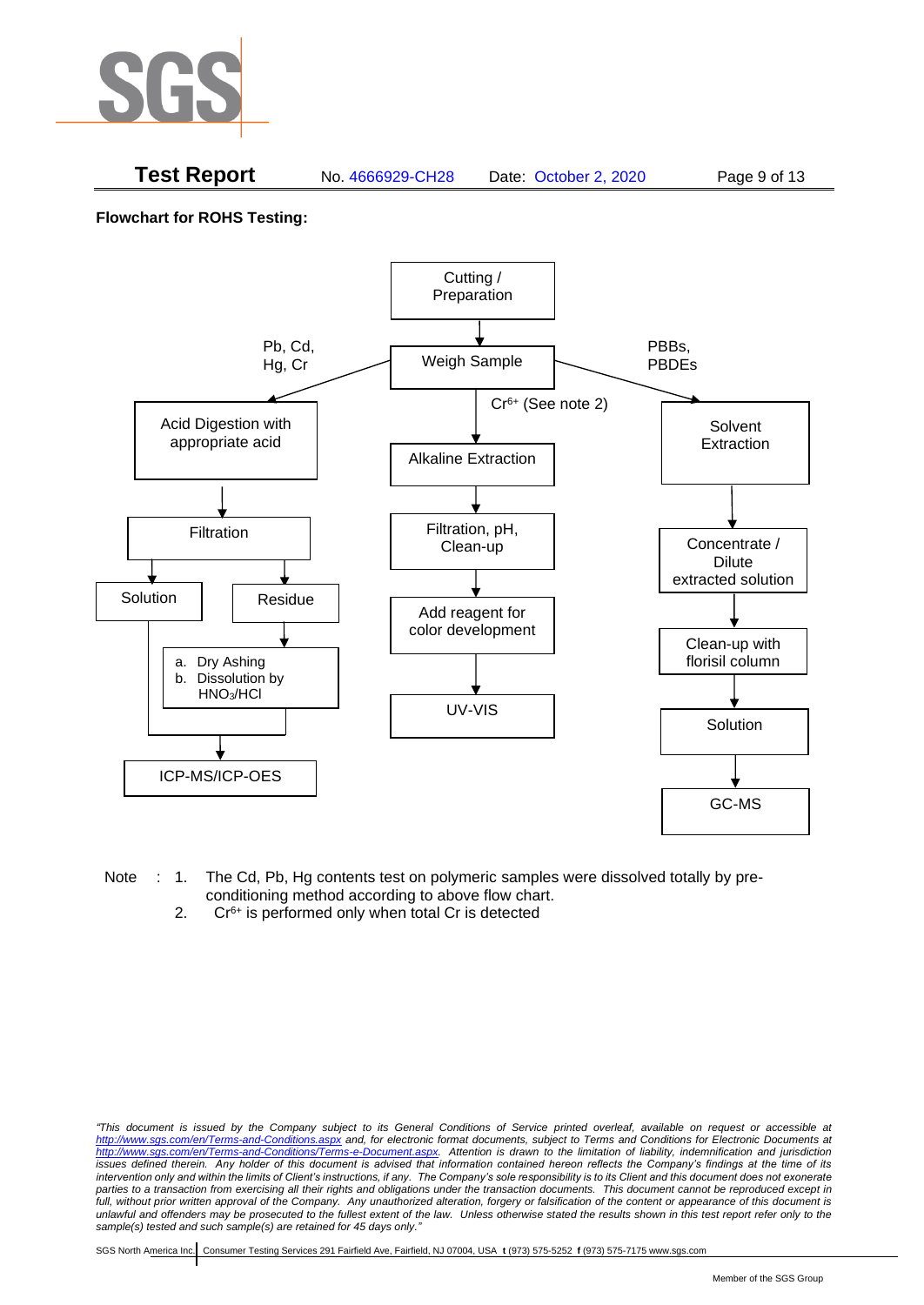

# **Test Report** No. 4666929-CH28 Date: October 2, 2020 Page 10 of 13

**Flowchart for Phthalates**



*<sup>&</sup>quot;This document is issued by the Company subject to its General Conditions of Service printed overleaf, available on request or accessible at <http://www.sgs.com/en/Terms-and-Conditions.aspx> and, for electronic format documents, subject to Terms and Conditions for Electronic Documents at [http://www.sgs.com/en/Terms-and-Conditions/Terms-e-Document.aspx.](http://www.sgs.com/en/Terms-and-Conditions/Terms-e-Document.aspx) Attention is drawn to the limitation of liability, indemnification and jurisdiction issues defined therein. Any holder of this document is advised that information contained hereon reflects the Company's findings at the time of its intervention only and within the limits of Client's instructions, if any. The Company's sole responsibility is to its Client and this document does not exonerate parties to a transaction from exercising all their rights and obligations under the transaction documents. This document cannot be reproduced except in full, without prior written approval of the Company. Any unauthorized alteration, forgery or falsification of the content or appearance of this document is unlawful and offenders may be prosecuted to the fullest extent of the law. Unless otherwise stated the results shown in this test report refer only to the sample(s) tested and such sample(s) are retained for 45 days only."*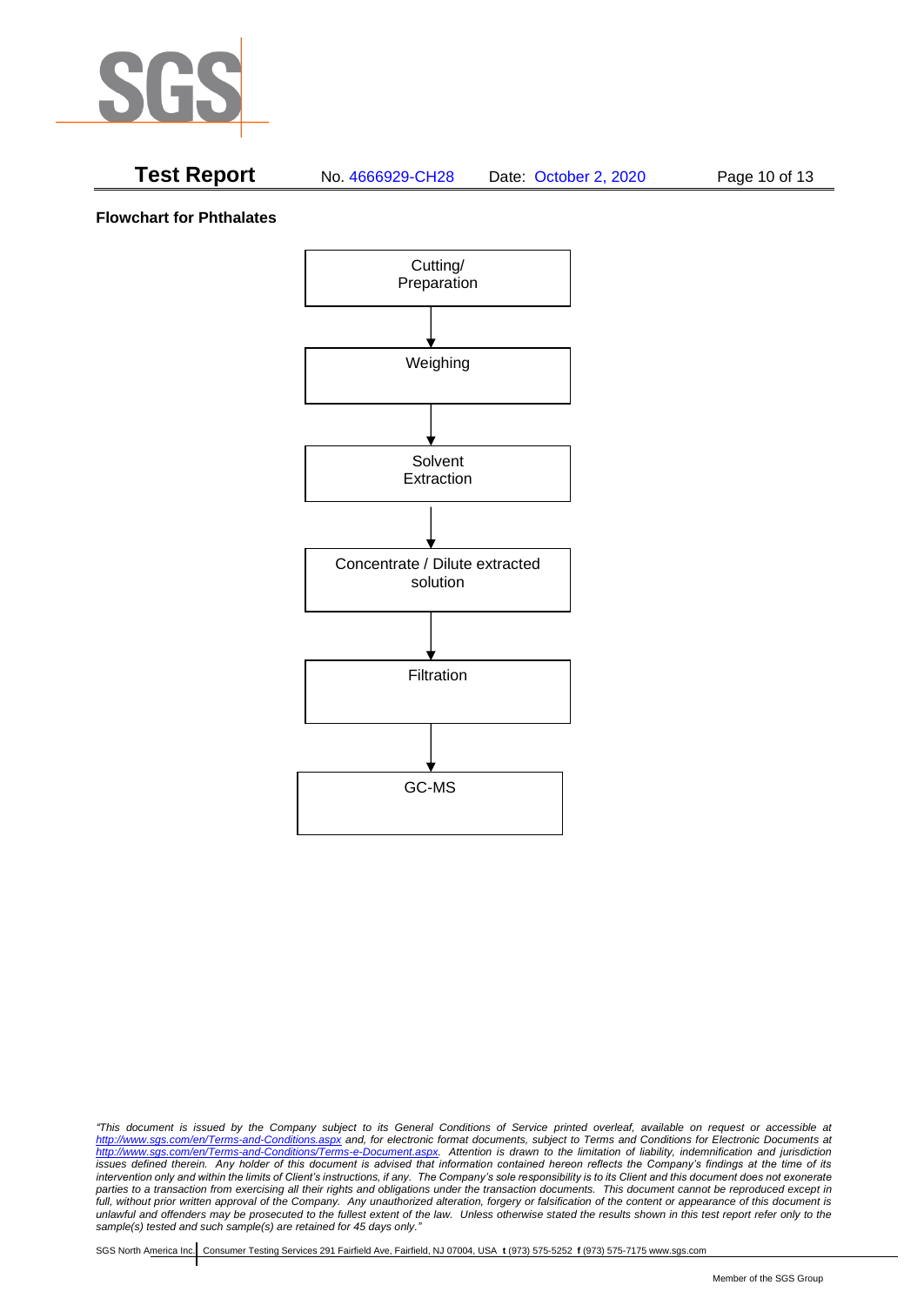

# **Test Report** No. 4666929-CH28 Date: October 2, 2020 Page 11 of 13

**Halogen Testing Flow Chart**



*"This document is issued by the Company subject to its General Conditions of Service printed overleaf, available on request or accessible at <http://www.sgs.com/en/Terms-and-Conditions.aspx> and, for electronic format documents, subject to Terms and Conditions for Electronic Documents at [http://www.sgs.com/en/Terms-and-Conditions/Terms-e-Document.aspx.](http://www.sgs.com/en/Terms-and-Conditions/Terms-e-Document.aspx) Attention is drawn to the limitation of liability, indemnification and jurisdiction issues defined therein. Any holder of this document is advised that information contained hereon reflects the Company's findings at the time of its intervention only and within the limits of Client's instructions, if any. The Company's sole responsibility is to its Client and this document does not exonerate parties to a transaction from exercising all their rights and obligations under the transaction documents. This document cannot be reproduced except in full, without prior written approval of the Company. Any unauthorized alteration, forgery or falsification of the content or appearance of this document is unlawful and offenders may be prosecuted to the fullest extent of the law. Unless otherwise stated the results shown in this test report refer only to the sample(s) tested and such sample(s) are retained for 45 days only."*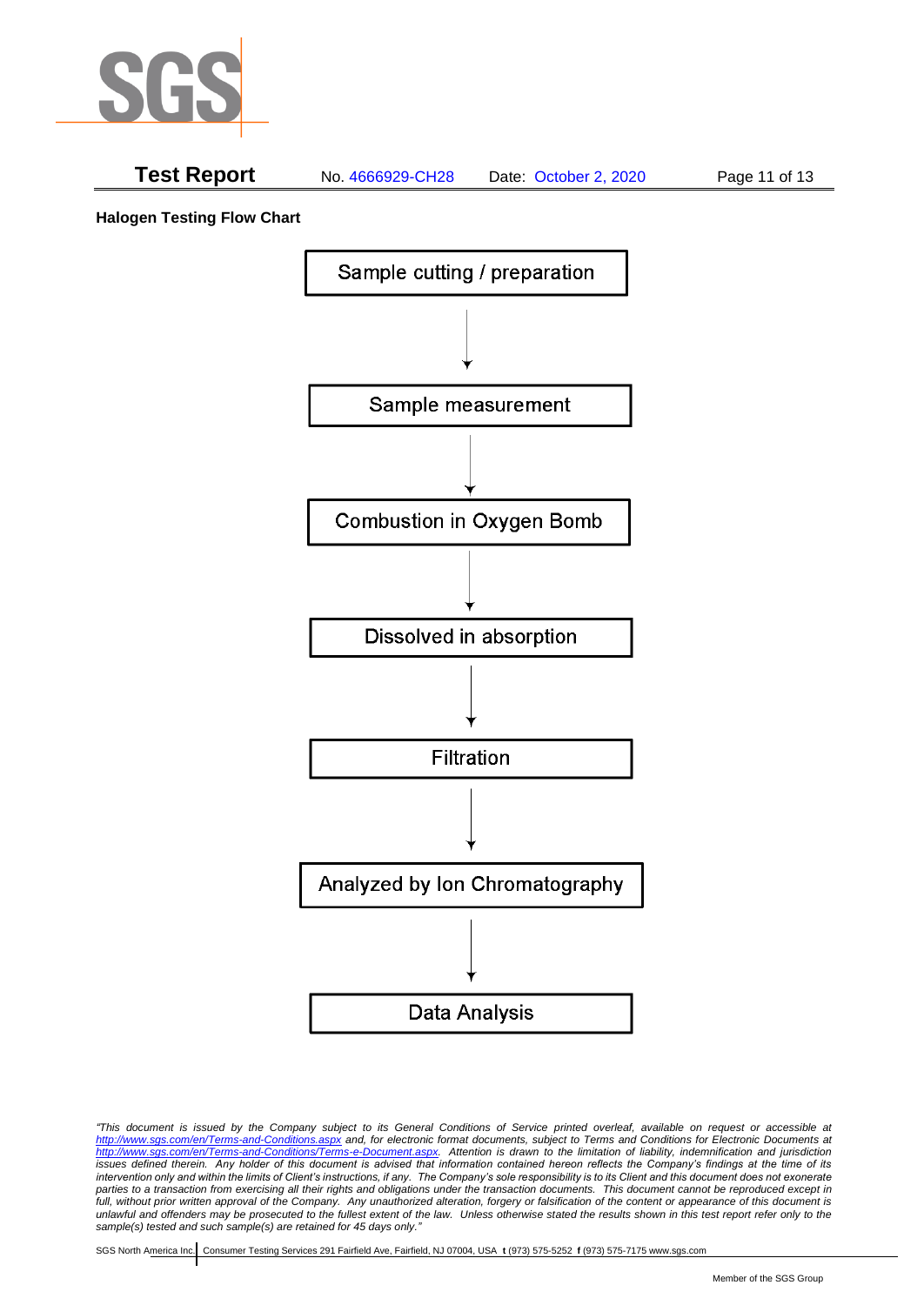

**PFOS/PFOA Testing Flow Chart**



*<sup>&</sup>quot;This document is issued by the Company subject to its General Conditions of Service printed overleaf, available on request or accessible at <http://www.sgs.com/en/Terms-and-Conditions.aspx> and, for electronic format documents, subject to Terms and Conditions for Electronic Documents at [http://www.sgs.com/en/Terms-and-Conditions/Terms-e-Document.aspx.](http://www.sgs.com/en/Terms-and-Conditions/Terms-e-Document.aspx) Attention is drawn to the limitation of liability, indemnification and jurisdiction issues defined therein. Any holder of this document is advised that information contained hereon reflects the Company's findings at the time of its intervention only and within the limits of Client's instructions, if any. The Company's sole responsibility is to its Client and this document does not exonerate parties to a transaction from exercising all their rights and obligations under the transaction documents. This document cannot be reproduced except in full, without prior written approval of the Company. Any unauthorized alteration, forgery or falsification of the content or appearance of this document is unlawful and offenders may be prosecuted to the fullest extent of the law. Unless otherwise stated the results shown in this test report refer only to the sample(s) tested and such sample(s) are retained for 45 days only."*